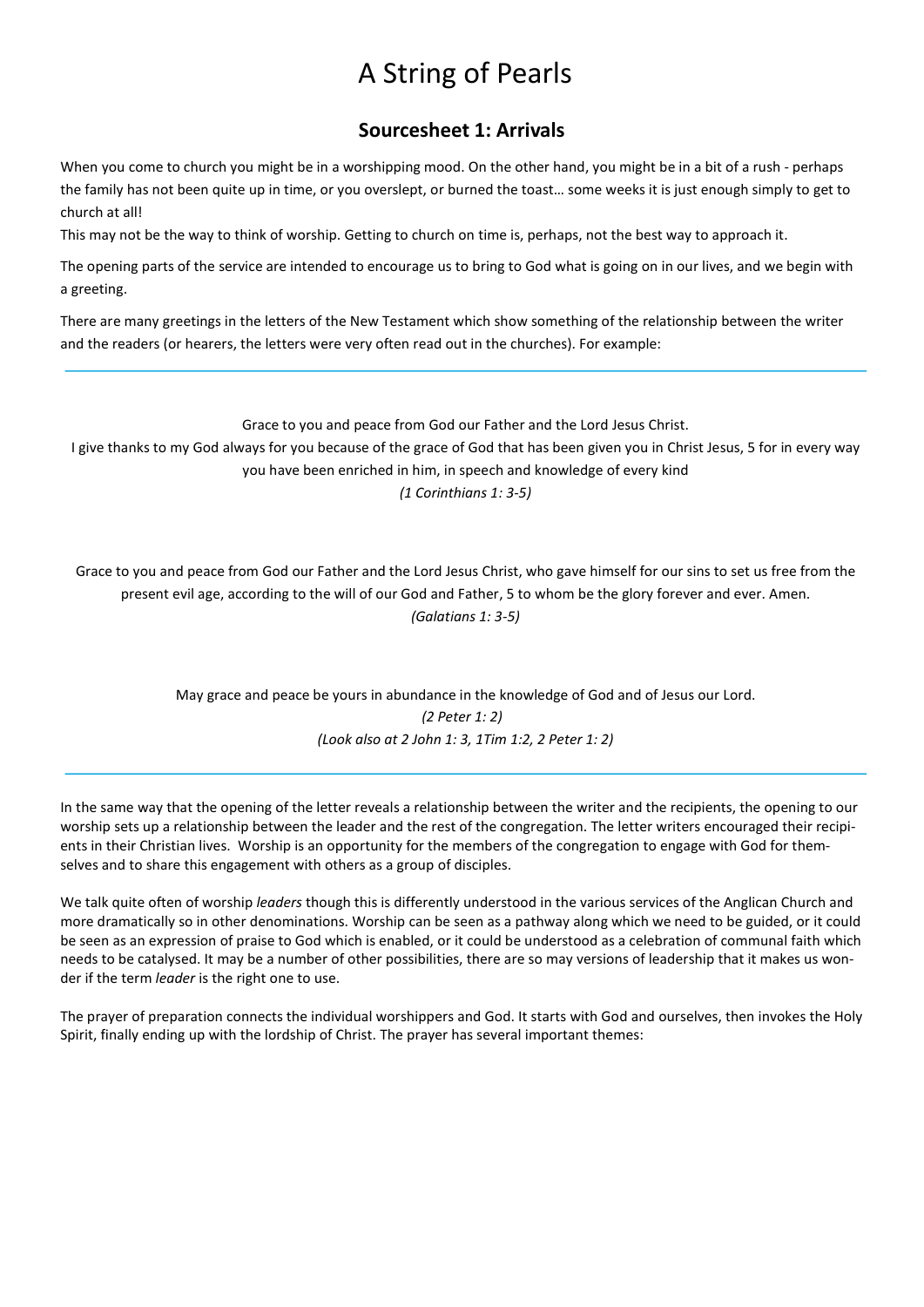…pray to your Father who is in secret; and your Father who sees in secret will reward you. (Matthew 6:6)

The Holy Spirit is our partner in worship -

… the Spirit helps us in our weakness; for we do not know how to pray as we ought, but that very Spirit intercedes with sighs too deep for words. (Romans 8:26)

The love of God is an essential part of worship and, as we shall see, an equally essential consequence of worship -

We love because he first loved us. Those who say, "I love God," and hate their brothers or sisters, are liars; for those who do not love a brother or sister whom they have seen, cannot love God whom they have not seen.

(1 John 4:19-20)

Bearing all this in mind we are now into the full swing of the service and hopefully ready for the next part where we reflect on how our relationship with God and those with whom we share this world has been over recent days.

\_\_\_\_\_\_\_\_\_\_\_\_\_\_\_\_\_\_\_\_\_\_\_\_\_\_\_\_\_\_\_\_\_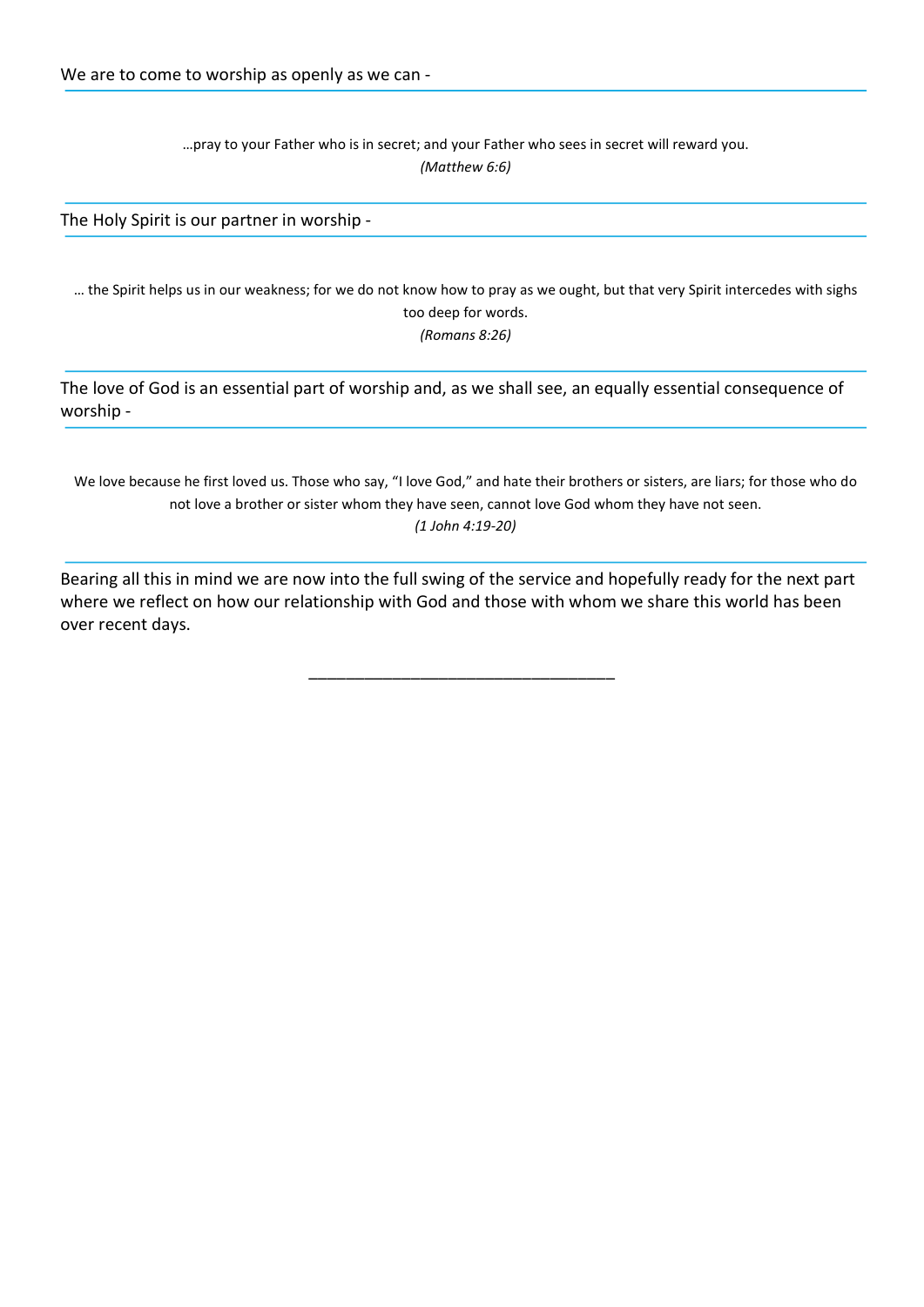# A String of Pearls

Talksheet 1—Arrivals

Psalm 122

## WELCOME – Breaking the ice (Aim for 10 mins)

### Psalm 100

Make a joyful noise to the Lord, all the earth. Worship the Lord with gladness; come into his presence with singing.

Know that the Lord is God. It is he that made us, and we are his; we are his people, and the sheep of his pasture. Enter his gates with thanksgiving, and his courts with praise. Give thanks to him, bless his name.

For the Lord is good; his steadfast love endures forever, and his faithfulness to all generations. To start the session read Psalm 100 together.

After a moments' stillness read it again and think especially of the line — Enter his gates with thanksgiving.

When you come to worship how do you 'enter the gates'?

Is it with thanksgiving and/or something else?

Is it the same every week?

## WORD – Applying the truth (Aim for 45 mins)

In our time, it's a common notion that worship—and indeed, religion itself—is a personal and private thing. Certainly worship must come from one's own heart, and we can indeed praise God in solitude. But the Bible teaches that God is pleased by worship which occurs together. In community. Any family has a traditional, meaningful place to gather: at the dinner table or around the Christmas tree. God's family is no different. The Psalms have much to say about the people of God coming together to praise him.

- 1. Describe a worship service which you remember as being particularly meaningful to you.
- 2. Read Psalm 122. How would you summarize the emotions and concerns of the psalmist?
- 3. What references to community can you find throughout this psalm?
- 4. How does the psalmist feel about worship in verse 1?

What effect does anticipation have on our worship experience?